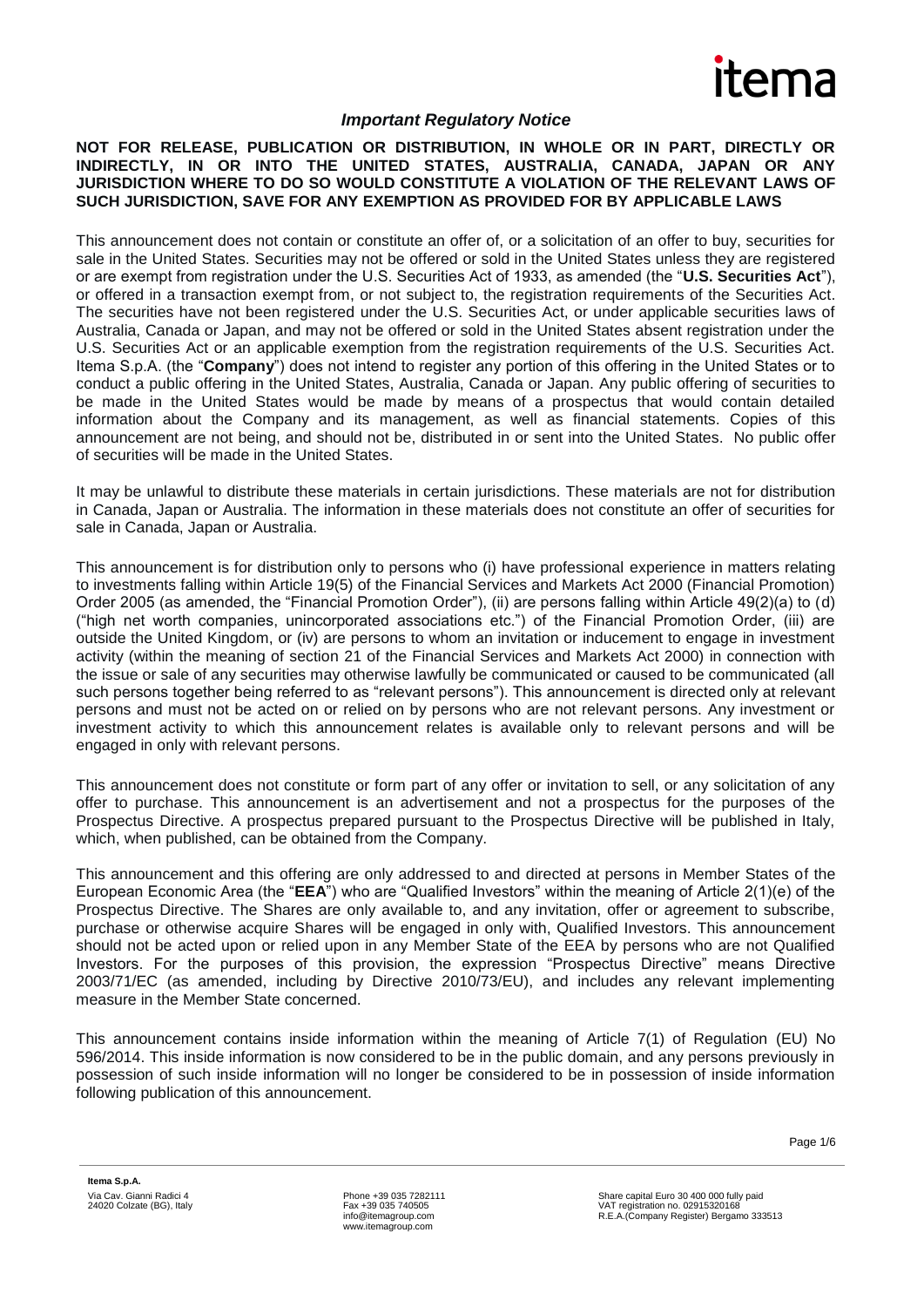

#### **Information to Distributors**

Solely for the purposes of the product governance requirements contained within: (a) EU Directive 2014/65/EU on markets in financial instruments, as amended ("**MiFID II**"); (b) Articles 9 and 10 of Commission Delegated Directive (EU) 2017/593 supplementing MiFID II; and (c) local implementing measures (together, the "**MiFID II Product Governance Requirements**"), and disclaiming all and any liability, whether arising in tort, contract or otherwise, which any "manufacturer" (for the purposes of the MiFID II Product Governance Requirements) may otherwise have with respect thereto, the shares of the Company (the "**Shares**") have been subject to a product approval process, which has determined that such Shares are: (i) compatible with an end target market of retail investors and investors who meet the criteria of professional clients and eligible counterparties, each as defined in MiFID II; and (ii) eligible for distribution through all distribution channels as are permitted by MiFID II (the "**Target Market Assessment**"). Notwithstanding the Target Market Assessment, distributors should note that: the price of the Shares may decline and investors could lose all or part of their investment; the Shares offer no guaranteed income and no capital protection; and an investment in the Shares is compatible only with investors who do not need a guaranteed income or capital protection, who (either alone or in conjunction with an appropriate financial or other adviser) are capable of evaluating the merits and risks of such an investment and who have sufficient resources to be able to bear any losses that may result therefrom. The Target Market Assessment is without prejudice to the requirements of any contractual, legal or regulatory selling restrictions in relation to the offering. Furthermore, it is noted that, notwithstanding the Target Market Assessment, the Joint Global Coordinators will only procure investors who meet the criteria of professional clients and eligible counterparties.

For the avoidance of doubt, the Target Market Assessment does not constitute: (a) an assessment of suitability or appropriateness for the purposes of MiFID II; or (b) a recommendation to any investor or group of investors to invest in, or purchase, or take any other action whatsoever with respect to the Shares.

Each distributor is responsible for undertaking its own target market assessment in respect of the Shares and determining appropriate distribution channels.

No representation or warranty, express or implied, is made by Banca IMI S.p.A., Credit Suisse Securities (Europe) Limited, and Banca Akros S.p.A. (the "**Managers**"), or any of their respective affiliates, or any of their or their affiliates' respective directors, officers, employees, advisers or agents as to the accuracy or completeness or verification of the information contained in this announcement, and nothing contained herein is, or shall be relied upon as, a promise or representation by the Managers in this respect, whether as to the past or future. None of the Managers assumes any responsibility for its accuracy, completeness or verification and accordingly the Managers disclaim, to the fullest extent permitted by applicable law, any and all liability whether arising in tort, contract or otherwise which they might otherwise be found to have in respect of this announcement or any such statement.

The Managers are each acting exclusively for the Company and the shareholders selling Shares in the transaction referred to in this announcement and for no-one else in connection with any transaction mentioned in this announcement and will not regard any other person (whether or not a recipient of this announcement) as a client in relation to any such transaction and will not be responsible to any other person for providing the protections afforded to their respective clients, or for advising any such person on the contents of this announcement or in connection with any transaction referred to in this announcement. In connection with the transaction referred to in this announcement, the Managers will receive a fee from the Company and such selling shareholders for the services provided by them. Key inputs on the fee depend on the size and price of the offering. The contents of this announcement have not been verified by the Managers.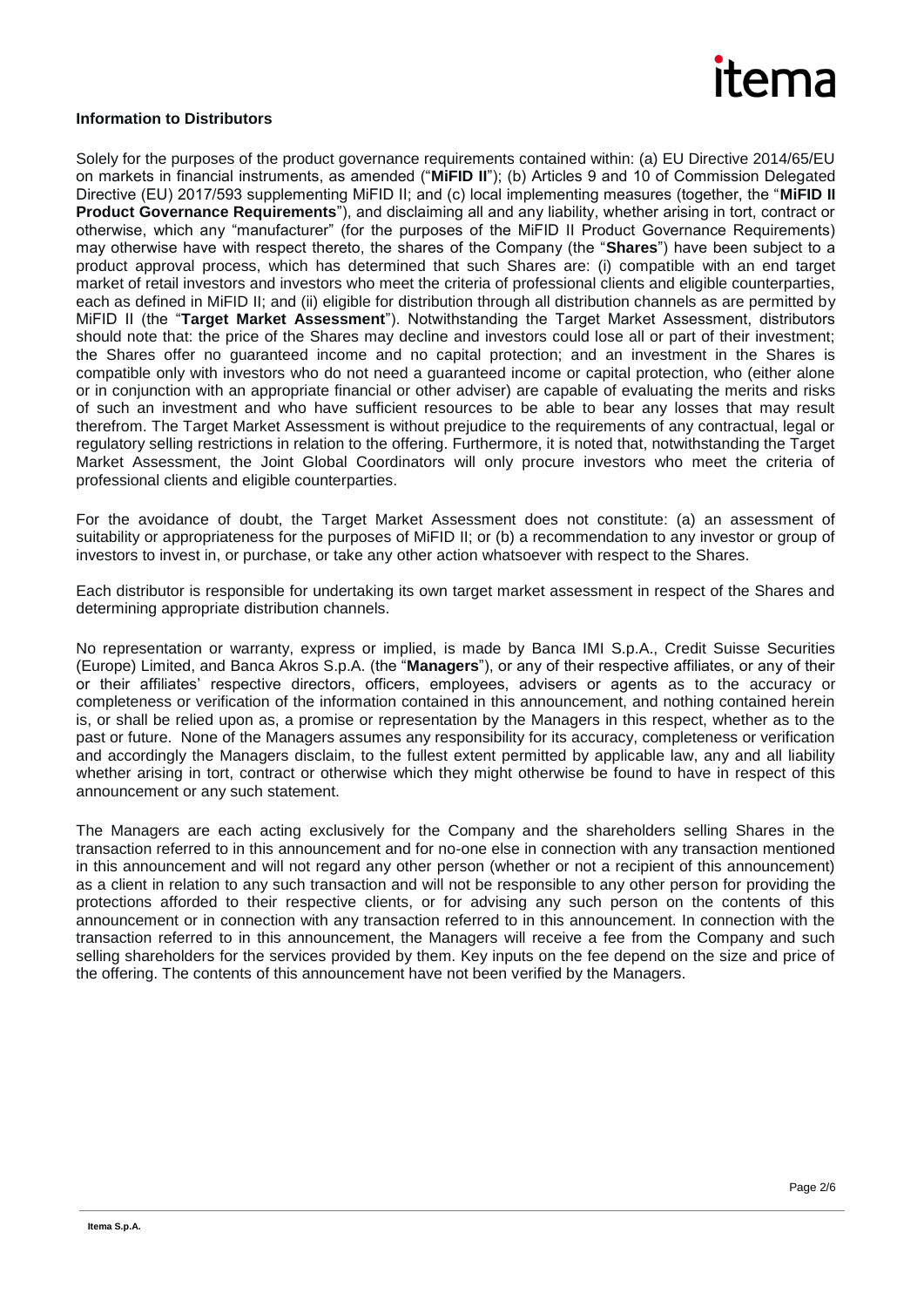

### **Press Release**

#### **ITEMA FILES THE APPLICATION FOR ADMISSION TO LISTING OF ITS SHARES ON THE MERCATO TELEMATICO AZIONARIO ("MTA") ORGANIZED AND MANAGED BY BORSA ITALIANA S.P.A.**

### **The Operation provides for a portion of the shares offered for underwriting by the Company and a part offered for sale by shareholders**

### **The shares will be offered to institutional investors in Italy and abroad**

Colzate (BG), 9 April 2018

Itema S.p.A. ("**Itema**" or the "**Company**") files today to Borsa Italiana S.p.A. the application for admission to listing of its ordinary shares on the Mercato Telematico Azionario organized and managed by Borsa Italiana S.p.A., satisfying the conditions, STAR segment, in the context of its listing process (the "**Operation**").

Within the Operation, the Company has also drafted the share securities note schedule concerning the Operation and the summary of prospectus, which are filed today to Consob for the purpose of their publication, upon the outcome of the related investigation.

The share securities note schedule and the summary of prospectus, together with the registration document already filed to Consob on March 7, 2018, constitute the prospectus for listing (the "**Prospectus**").

In order to satisfy the requirement of sufficient spread of the Company's shares, it is provided that the Company's ordinary shares will be placed exclusively to institutional investors in Italy and abroad, outside the United States, in compliance with the provisions of Regulation S pursuant to the United States Securities Act of 1933 (the "**Securities Act**"), and to Canada, Australia and Japan, subject to any exemptions under applicable laws (the "**Offer**").

The ordinary shares of the Offer will be, in part, offered for underwriting by the Company (through a capital increase of maximum of 20,000,000 ordinary shares, equal to 23.8% of the company's share capital after the increase) and, in part, equal to total maximum of n. 7,250,000, offered for sale by Società Elettrica Radici S.p.A. ("**SER**") - held by Gianni Radici's family heir, current majority shareholder of the Company, holding a stake of 60% of the company's share capital - and TAM S.r.l. ("**TAM**") - held by the families Arizzi and Torri (which, directly and indirectly, own approximately 33% of the share capital), owner as of today of a stake of 7.1% in the Company's share capital (SER and TAM, collectively, the "**Selling Shareholders**"). Within the Offer, SER and TAM granted the so-called Greenshoe option up to total maximum n. 3,815,000 shares of the Company. The ordinary shares falling within in the Offer, including the Greenshoe option, will represent a percentage of at least 35% of the Company's share capital after the capital increase.

The total number of ordinary shares subject to the Offer, as well as the so-called Greenshoe option, in addition to other relevant conditions of the same, will be determined near the start of the Offer itself.

The Selling Shareholders, SER and TAM will undertake *lock-up* commitments, in line with the market practice for this type of transaction, for a period of 180 days starting from the date of the start of trading.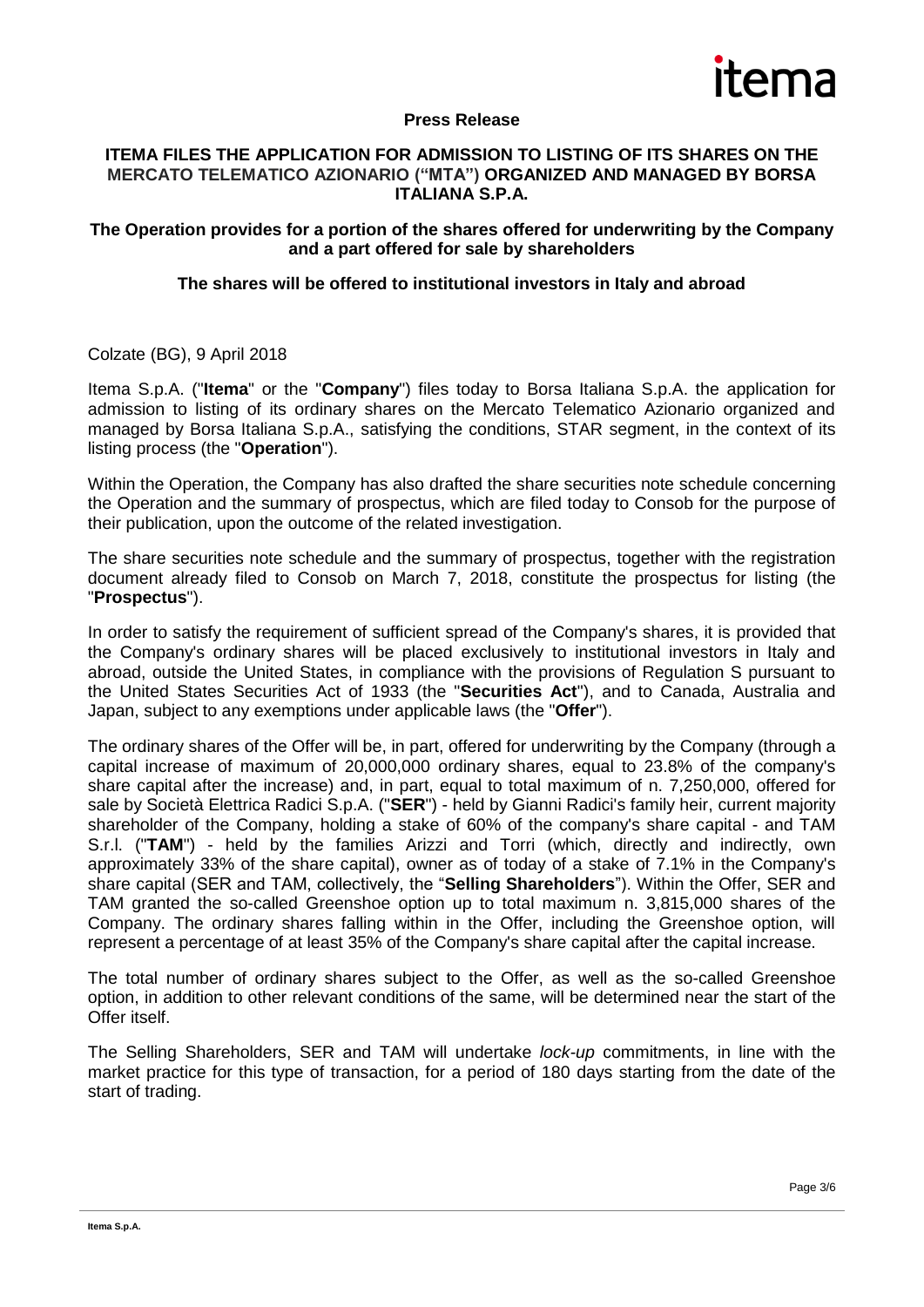

The Operation is expected to be completed within the second quarter of 2018, subject to market conditions and subject to the issuance of the authorization of the admission to listing by Borsa Italiana S.p.A. and to the approval of the Prospectus by Consob.

Within the listing process, the Company is assisted by Pirola Corporate Finance S.p.A., as financial advisor, by the firm Pirola Pennuto Zei & Associati, for the legal aspects of Italian law and Italian tax law, by the firm Latham & Watkins for the legal aspects of international law and by the Studio Associato – Consulenza legale e tributaria (KPMG) for tax activities under international law.

Banca IMI S.p.A., Credit Suisse Securities (Europe) Limited and Banca Akros S.p.A., assisted by the firm Baker McKenzie, act as Joint Global Coordinator, Joint Bookrunner within the Opertaion. Banca IMI also plays the role of sponsor and specialist in the Operation.

#### **Information on Itema**

Itema, is a global leader in the field of production and marketing of weaving machines, spare parts and integrated services, with a market share of about 20% in rapier machines segment. More precisely, the business of the Itema Group is divided into two segments, the Weaving segment, relating to the design, production and marketing of weaving machines and spare parts, as well as the supply of the related integrated services and after-sales services related to the main business and, the Industrial segment, related to the production and marketing of semi-finished or finished products for industrial use destined to the mechanical-textile sector and other production sectors.

As part of the Weaving segment, Itema offers three weaving technologies without shuttles, namely the rapier, airjet and projectile technology, offering specific solutions for every type of fabric, including fabrics for high fashion, industrial and technical fabrics.

As of today, the Itema Group has a capillary presence on a global scale with twelve subsidiaries for production, marketing and after sale assistance of which (i) nine relating to the Weaving segment, located in Italy, China, Switzerland, India, Japan, USA, Hong Kong (China) and Dubai (UAE), and (ii) three relating to the Industrial segment, belonging to Lamiflex S.p.A., two of which are located in Italy and one in Hong Kong (China).

With reference to the financial year ended December 31, 2017, Itema resolved not to distribute dividends, while it distributed dividends for Euro 15.040 thousand with reference to 2016 and 2015.

As of the date of this press release, Itema has not made any commitments and has not adopted any plans for the distribution of dividends in future years, which will be, therefore, left from time to time to the decisions of the Shareholders' Meeting, in compliance with legal and statutory limitations.

Itema's chance to distribute dividends depends on its ability to accumulate distributable profits and reserves, which in turn depends on a number of factors that are not foreseeable at the date of this press release and partly beyond Itema's control, such as the Itema's future economic trend, the occurrence of currently unpredictable negative contingencies and the general trend of the economy and of the market sectors in which Itema operates. In the future, therefore, Itema may not be able to make distributable profits or, even in the occurrence of distributable earnings, decide not to make distributions to shareholders or to proceed to different distributions compared to the past.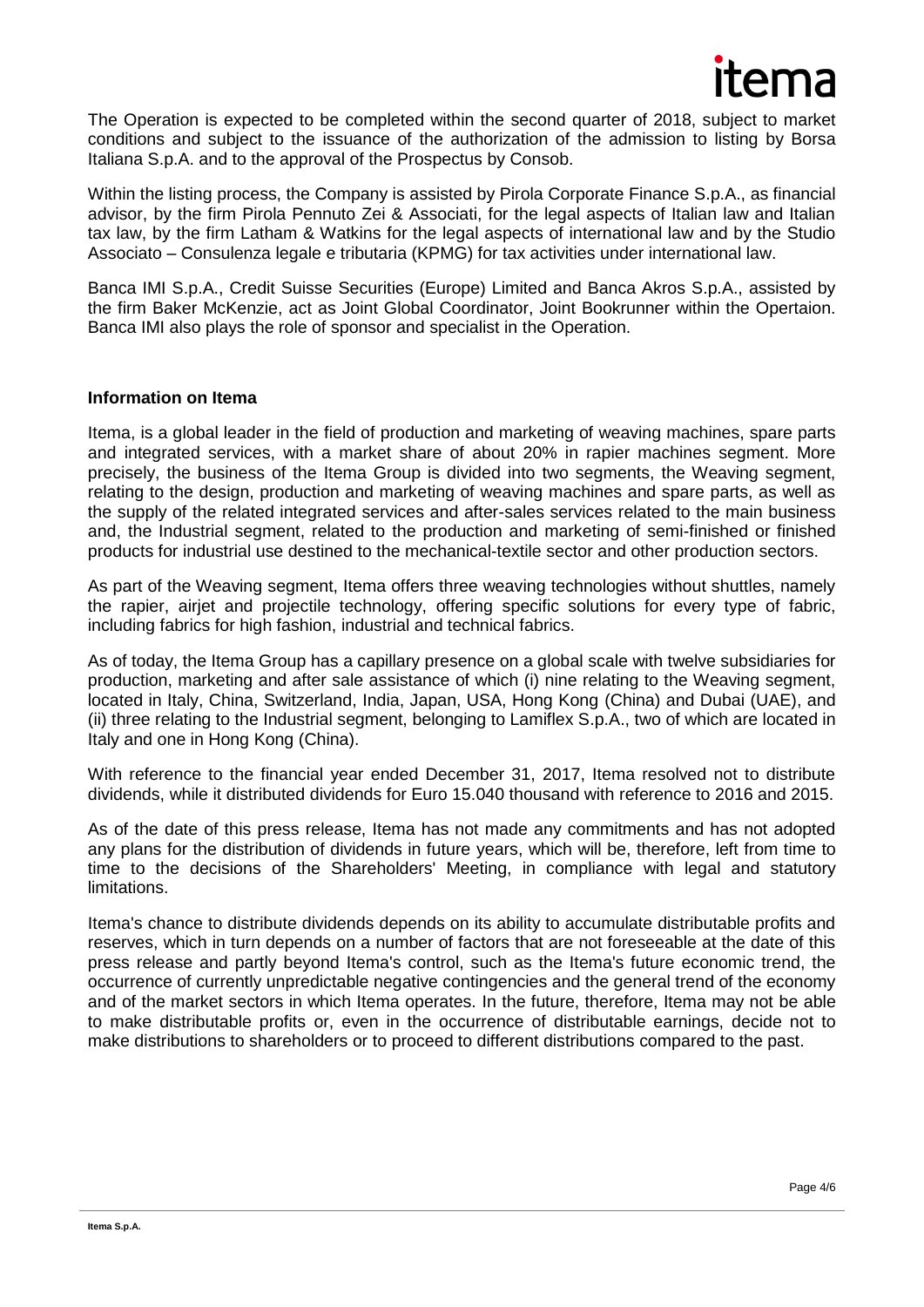# itema

## **Selected financial data**

The following table shows the main data and economic indicators of the Itema Group relating to the periods ended as at *proforma* December 31<sup>st</sup> 2017, December 31<sup>st</sup> 2016 and December 31<sup>st</sup> 2015:

|                     | <b>Year ended December 31st</b> |         |         |  |
|---------------------|---------------------------------|---------|---------|--|
| Thousands Euro      | 2017 proforma                   | 2016    | 2015    |  |
| Revenues            | 305.768                         | 265.850 | 271.659 |  |
| <b>EBITDA</b>       | 25.638                          | 22.055  | 21.513  |  |
| <b>EBITDA %</b>     | 8,4%                            | 8,3%    | 7,9%    |  |
| EBITDA adjusted (1) | 27.662                          | 20.280  | 24.594  |  |
| EBITDA adjusted %   | 9,0%                            | 7,6%    | 9,1%    |  |
| <b>EBIT</b>         | 18.463                          | 16.249  | 16.114  |  |
| EBIT %              | $6,0\%$                         | 6,1%    | 5,9%    |  |
| Net profit          | 18.067                          | 18.610  | 17.723  |  |
| Net profit $(\%)$   | 5,9%                            | 7,0%    | 6,5%    |  |

(1) *Adjusted* EBITDA is not identified as an accounting measure under IFRS and, therefore, the indicator should not be considered an alternative measure for assessing the performance of the Company's operating result. Since the composition of the aforementioned indicator is not regulated by the reference accounting principles, the criterion of determination applied by the Company may not be homogeneous either with that adopted by other companies or with that which could be adopted in the future by the Company, or implemented by it, and therefore not comparable.

The following table shows the breakdown of revenues by business segment of the Company for the years ended as at *proforma* December 31<sup>st</sup> 2017, December 31<sup>st</sup> 2016 and December 31<sup>st</sup> 2015:

|                                 | <b>Year ended December 31st</b> |      |         |            |         |      |  |
|---------------------------------|---------------------------------|------|---------|------------|---------|------|--|
| Ricavi<br><b>Thousands Euro</b> | 2017<br>proforma                | $\%$ | 2016    | %          | 2015    | $\%$ |  |
| <b>Weaving</b>                  | 286.903                         | 93,8 | 265.850 | 100        | 271.659 | 100  |  |
| <b>Industrial</b>               | 18.865                          | 6,2  | n.a.    | n.a.       | n.a.    | n.a. |  |
| <b>Totale Ricavi</b>            | 305.768                         | 100  | 265.850 | <b>100</b> | 271.659 | 100  |  |